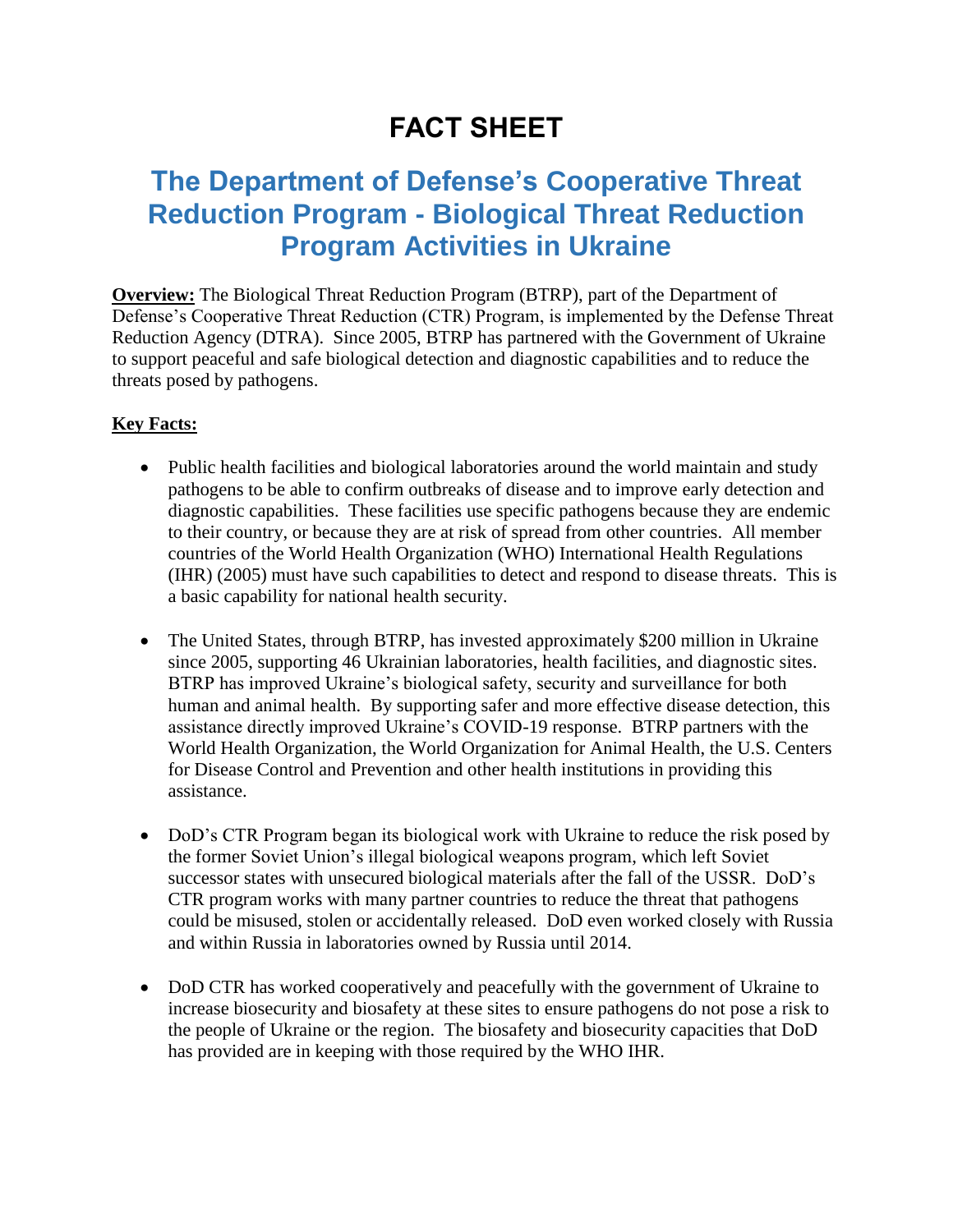- DoD CTR has maintained its relationship with Ukraine through the present day, and Ukraine uses the laboratory improvements provided by the United States and other partners to support broader public and veterinary health goals, such as monitoring the spread of COVID-19, preparing for and controlling African Swine Fever, which helped Ukrainian farmers protect their herds from infectious diseases, and protecting the food supply in Ukraine – just to mention a few of the many benefits that accrued from this partnership.
- BTRP partners with Ukraine's Ministry of Health and Ministry of Agriculture's State Committee of Veterinary Medicine and National Academy of Agrarian Sciences, and has a limited engagement with Ministry of Defense confined to providing mobile diagnostic laboratories to provide on-the-ground assistance in a public health emergency.
- The Ukrainian laboratories are owned and operated by the government of Ukraine. DoD participates in a wider international partnership that includes the government of Ukraine, international organizations, such as the WHO, the Organization for Security and Cooperation in Europe, and other foreign partners to improve Ukraine's ability to safely and effectively detect and report disease outbreaks.
- Scientists are encouraged to publish their research results, partner with international colleagues, and widely distribute their research and public health findings. These facilities operate in a capacity similar to state and local public health and research laboratories around the world. Furthermore, all equipment and training provided by the United States, including from DoD, is subject to U.S. export control processes, audits, and acquisition laws and regulations to ensure transparency and compliance with both U.S. and International Health Regulations.
- BTRP's priorities in Ukraine are to help them consolidate and secure pathogens and to continue to ensure Ukraine can detect and report disease outbreaks before they pose security or stability threats.
- Russia illegally took possession of two Ukrainian-owned laboratories that BTRP upgraded in 2014 and continues to deny Ukrainian access to these facilities.
- After Russia launched its unlawful invasion of Ukraine, the Ukrainian Ministry of Health responsibly ordered the safe and secure disposal of samples. These actions limit the danger of an accidental release of pathogens should Russia's military attack laboratories, a real concern since they have attacked Ukraine's nuclear power plants and research facilities.
- Proper disposal of samples during a war reflects responsible conduct on the part of the Ukrainians to protect the Ukrainian people and the international community from potential accidental exposure due to irresponsible Russian actions.
- On a daily basis, Russia propagates disinformation aimed at BTRP's laboratory and capacity building efforts in former Soviet Union countries—falsely claiming that the U.S.